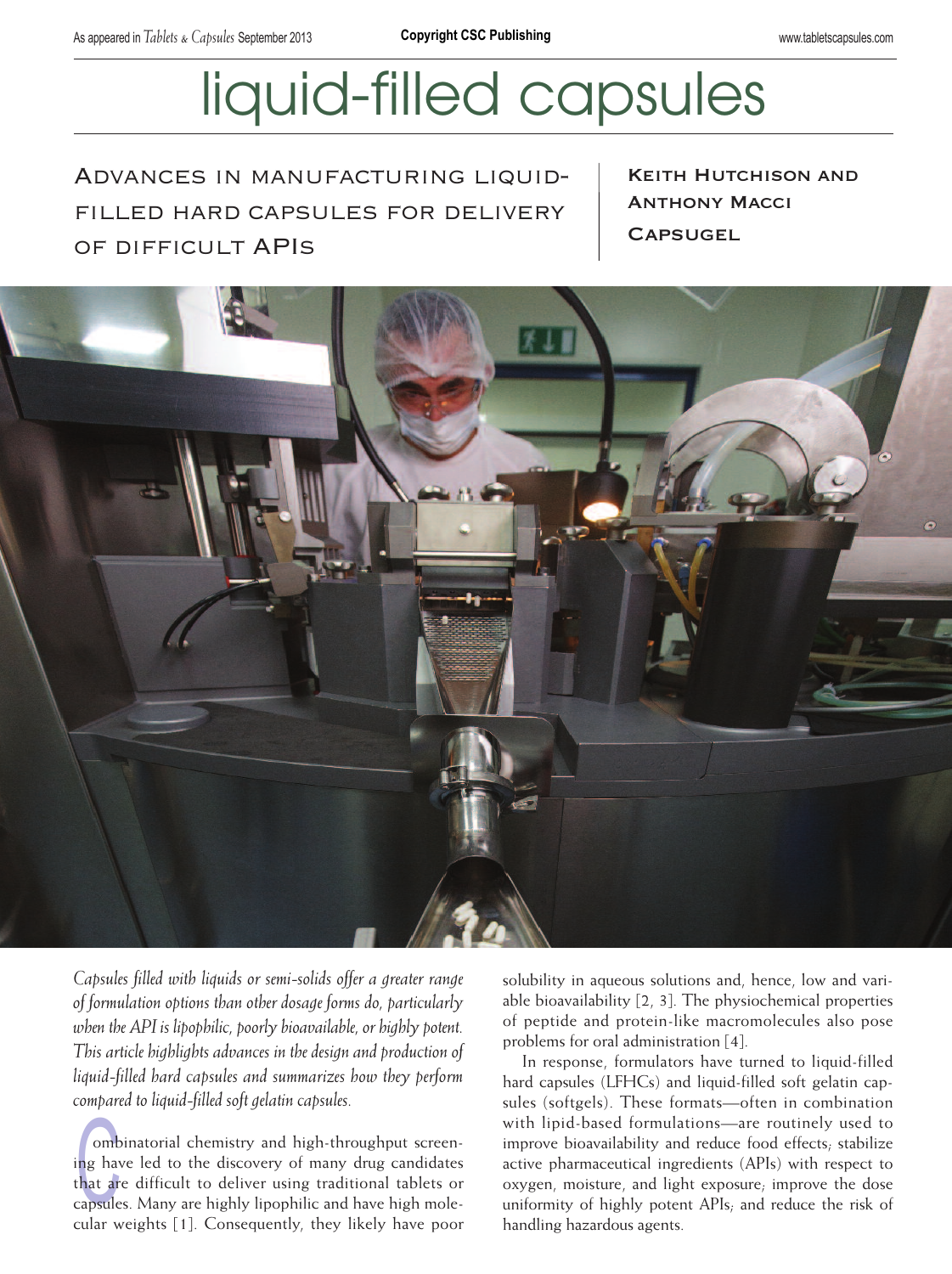## **Consumer use of liquid-filled capsules**

In addition to improving bioavailability, LFHCs and softgels preserve the oral route of administration that patients generally prefer. Given that preference, and coupled with the challenges of bioavailability and lifecycle management that today's formulators face, it is not surprising that the number of applications involving liquidfilled capsules continues to increase, in both the pharmaceutical and nutritional markets.

In addition to the formulation challenges that are driving the growth of lipid, liquid, and semi-solid dosage forms, consumer preference for liquid-filled dosage forms is increasing. In 2002, an attitude and usage survey on dosage forms indicated that 40 percent of US consumers said they used liquid-filled dosage forms, and 10 percent said they used them most often [5]. In 2012, the ongoing study showed that 59 percent of consumers used liquidfilled dosage forms, and 21 percent used them most often.

### **Choosing the capsule type**

Each encapsulation technology—LFHCs and softgels—has its advantages (Table 1) [6], but it is the formulation that often dictates which is used.

## Table 1

| <b>Comparison of hard capsules and softgels</b> |                                                                       |                                                       |  |  |  |  |
|-------------------------------------------------|-----------------------------------------------------------------------|-------------------------------------------------------|--|--|--|--|
|                                                 | <b>Hard capsules</b>                                                  | <b>Softgels</b>                                       |  |  |  |  |
| <b>Fill types</b>                               | Dry, liquid, semi-solid,<br>and large-particle                        | Liquid and suspension                                 |  |  |  |  |
| Number of encapsulated<br>components            | One to several                                                        | One                                                   |  |  |  |  |
| Formulation                                     | Flexible excipient<br>options                                         | Limited excipient<br>options                          |  |  |  |  |
| <b>Fill temperature</b>                         | ≤70°C<br>$\leq 35^{\circ}$ C                                          |                                                       |  |  |  |  |
| <b>Stability</b>                                | More effective barrier<br>to water, light, and oxygen                 | Less effective barrier<br>to water, light, and oxygen |  |  |  |  |
| <b>Shell</b>                                    | Not plasticized                                                       | Plasticized (glycerin,<br>propylene glycol, sorbitol) |  |  |  |  |
| <b>Manufacture</b>                              | Shells made separately<br>from filling and sealing                    | Formed and filled<br>in one operation                 |  |  |  |  |
| <b>Closure</b>                                  | Friction, interlock, banding,<br>and liquid sealing                   | Inherently hermetically<br>sealed                     |  |  |  |  |
| Sizes and shapes                                | Limited                                                               | Many                                                  |  |  |  |  |
| <b>Machinery</b><br>availability                | Small-scale and benchtop<br>units available to<br>small organizations | Limited to a<br>few facilities                        |  |  |  |  |
| Uses                                            | Drug development and<br>clinical trials                               | Large-scale<br>manufacture                            |  |  |  |  |

Softgels generally comprise API in either liquid or suspension. They are formed and filled in a single operation, sometimes at speeds that exceed the rate at which LFHCs can be produced. Specialty vendors usually handle both small-scale development and commercial production.

Hard capsules are manufactured before filling and sealing occur and are versatile because they can contain one or more APIs in powder, multiparticulate, liquid, or semisolid formats. Furthermore, the machinery used to fill and seal liquid and semi-solid formulations into hard capsules is simple and readily available for in-house, small-scale development, such as for clinical trial materials. Com mercial production is typically outsourced.

To obtain their elasticity, softgels require plasticizers, such as glycerol or sorbitol, which hard capsules do not need. These plasticizers may migrate into the formulation, affecting the solubility of the API. Conversely, the API may migrate into the capsule shell, causing physical instability. Such migration is typically resolved by formulating to ensure the mutual insolubility of the capsule shell components and the fill.

Hard gelatin capsule shells have low oxygen permeability, and capsule shells made of hydroxypropyl methylcellulose (HPMC) contain little moisture, which minimizes the risk of water-induced degradation during storage. The small pores of hard capsule shells can also prevent the release of unpleasant tastes or odors from the API. Hard shells tolerate formulations as warm as approximately 70°C, whereas softgels tolerate no more than about 35°C. Hard capsules can also accommodate large particles or fibrous materials in suspension or paste-type formulas that are troublesome to fill into softgels, because such materials can interfere with sealing. That is not true of the seals applied to hard capsules.

### **Characteristics of liquid formulations**

As noted, the poor aqueous solubility of APIs is a major reason to use liquid-filled capsules. Liquid formulations range from oils (Type I) to oil-free combinations of surfactant and co-solvent solutions (Type IV). See Table 2. Self- (micro-) emulsifying drug delivery systems (SEDDS and SMEDDS) use oils, water-soluble or water-insoluble surfactants and, in some instances, hydrophobic co-solvents to form rapidly dispersing lipid formulations (Type II and Type III).

SEDDS/SMEDDS contain a small number of components that spontaneously form a fine oil-in-water emulsion under gentle agitation [7]. For instance, amphotericin B is a hydrophobic polyene antifungal antibiotic that is negligibly absorbed in the gastrointestinal tract when the neat API is orally administered to rats. Yet a SEDDS formulation of amphotericin B that comprises glyceryl monooleate, polysorbate 80, polyethylene glycol 400, and propylene glycol significantly improved mean area-under-curve values compared with the pure API [8]. Similar results have been demonstrated for exemestane [9], paclitaxel [10], tacrolimus [11], acyclovir [12], and celecoxib [13], among many others.

Another factor driving the increase in liquid-filled capsules is the surge in high-potency APIs, which must be administered at low doses. In a dry formulation, these APIs present formulators with the challenge of ensuring content uniformity [14], but in liquid formulations it is more easily addressed. Furthermore, liquid fills improve the safety of workers because they reduce their exposure to dust [15].

The API in liquid fills is homogeneously distributed, and the pumps used to fill the capsules can achieve weight variations of less than 1 percent [16]. Content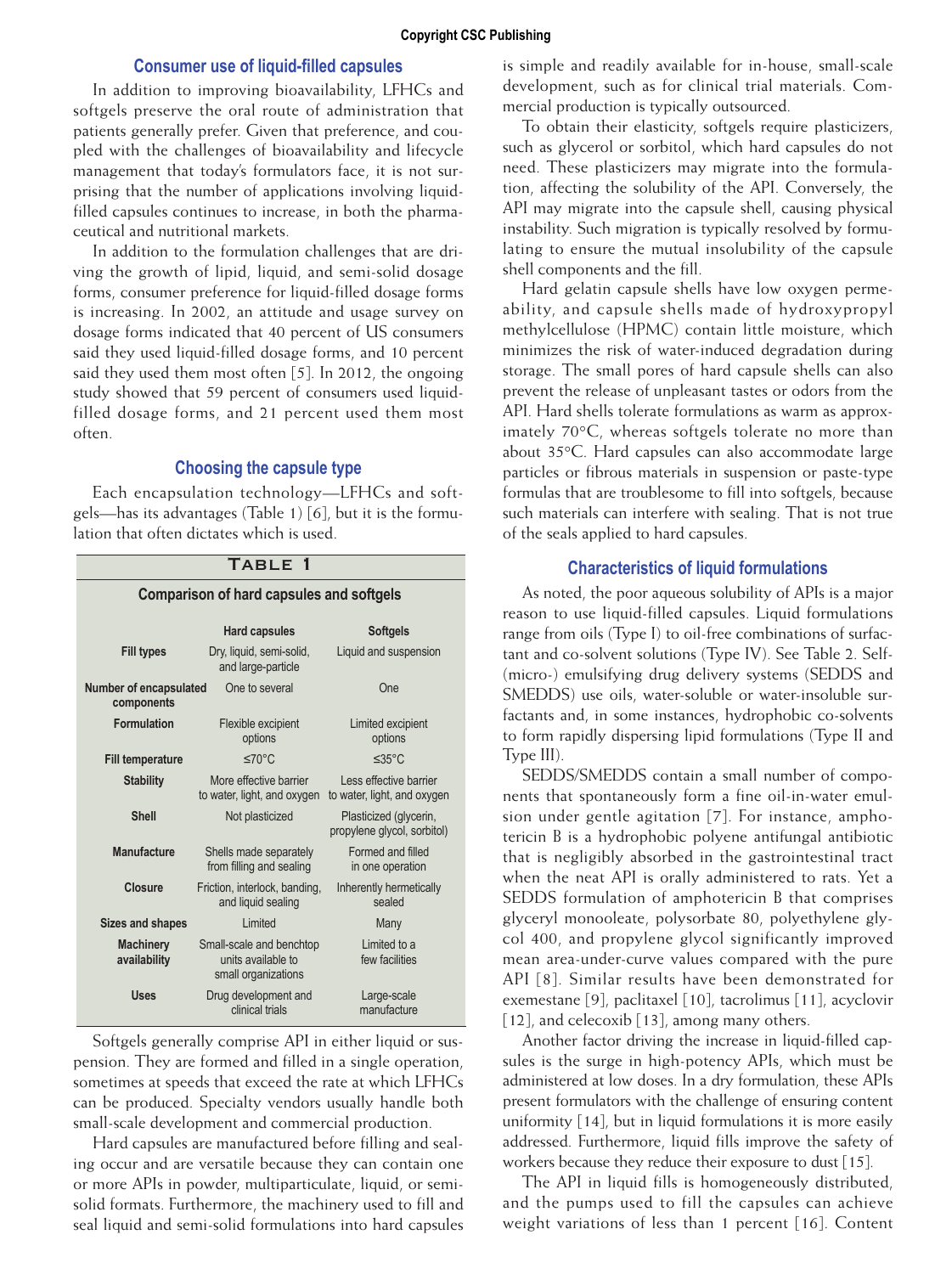| TABLE <sub>2</sub>                           |                          |                          |                                                                      |                                   |                            |  |
|----------------------------------------------|--------------------------|--------------------------|----------------------------------------------------------------------|-----------------------------------|----------------------------|--|
| Types of liquid capsule fills and excipients |                          |                          |                                                                      |                                   |                            |  |
|                                              | Type I<br>oil            | Type II<br><b>SEDDS</b>  | Content of formulations (%, w/w)<br><b>Type IIIA</b><br><b>SEDDS</b> | <b>Type IIIB</b><br><b>SMEDDS</b> | <b>Type IV</b><br>oil-free |  |
| Oils: Tri-, di-, and monoglycerides          | 100                      | 40-80                    | $40 - 80$                                                            | $20$                              | $\overline{\phantom{m}}$   |  |
| Water-insoluble surfactants                  |                          | $20 - 60$                | -                                                                    |                                   | $0 - 20$                   |  |
| Water-soluble surfactants                    | -                        | $\overline{\phantom{m}}$ | $20 - 40$                                                            | $10 - 50$                         | $30 - 80$                  |  |
| <b>Hydrophilic co-solvents</b>               | -                        | -                        | $0 - 40$                                                             | $20 - 50$                         | $0 - 50$                   |  |
| <b>Type of dispersion</b>                    | Limited or no dispersion | Rapidly dispersing       | Rapidly dispersing                                                   | <b>Transparent dispersion</b>     | Micellar solution          |  |
| <b>Digestion requirement</b>                 | Required                 | Likely to be digested    | Digestion may not be necessary                                       |                                   | Limited digestion          |  |

uniformity thus corresponds very closely to filled-capsule weight. That may not be true of tablets. After all, for tablets that weigh less than 130 milligrams, USP standards allow weight variation of as much as 10 percent [17], and content uniformity may vary much more, especially in smaller batches. This is particularly significant with potent APIs such as cytotoxic chemotherapeutic agents or hormones, in which a 10 percent variation could result in adverse side effects from under- or overdosing. In extemporaneously micro-dosed captopril capsules, for example, the amount of API delivered to patients with congestive heart failure varied by as much as 24.5 percent, even though the capsules met USP limitations for weight variation [18].

## **Excipients and LFHCs**

In hard capsules, the fills can be liquids, thixotropic gels, or thermo-softened matrices that are liquid at elevated temperatures and solid or semi-solid at ambient temperatures. Formulating with a matrix that solidifies in the capsule helps maintain the dispersion during storage and eliminates capsules that leak, called leakers.

Both gelatin and HPMC capsules accept liquid fills, and HPMC capsules are gaining popularity among vegetarians and other consumers who avoid animal-sourced products. HPMC is also favored when the APIs and/or excipients interact with gelatin to the detriment of the formulation or the capsule [19]. HPMC capsules are more broadly applicable to new drug development than gelatin capsules because they are inert and compatible with a wide range of excipients, including those used for LFHC formulations. HPMC's interaction with formulations differs, in part, because it does not use water as a plasticizer, as gelatin does [20]. While the in vitro dissolution rates of gelatin and HPMC capsules differ [21], advances in HPMC capsule technology have reduced those disparities, reduced weight variation and powder leakage, and improved machinability [22-24].

## **Filling and sealing hard capsules**

A variety of machines can fill hard gelatin capsules with liquids or semi-solids at rates suitable for both largeand small-scale production (Table 3). A benchtop machine that our company offers (photo right) fills and seals as many as 750 capsules per hour and can accept the full range of capsule sizes.

Capsules are sealed using one of three methods: friction lock, gelatin banding, or fusion technology, formerly known as liquid encapsulation microspray sealing, or LEMS. Using commercial-scale fusion equipment, 44,000 capsules per hour can be sealed, with a leaker rate of fewer than 20 per 100,000 before inspection; after passing through an inline high-speed inspection system, the leaker rate is zero.

Unlike banding, fusion technology does not involve applying gelatin strips to the cap-body joint. Rather, it takes advantage of the melting point of gelatin and applies moisture at the cap-body joint, allowing it to fuse at moderate temperatures [16, 25].

In both the benchtop and commercial-scale filling and sealing systems that use fusion technology, the capsules are rectified and separated by vacuum. Next, a drip-free dosing pump fills the capsule body volumetrically with 0.1 to 1.2 milliliters of fluid at temperatures as high as

## TABLE 3 **Production and leakage rates: Hard capsules versus softgels Capsule Capsule Leaker rate**<br> **Capsule Capsulisate Capsulisate** (pre-inspection (pre-inspection) **Capsule type** Liquid-filled hard 44,000/hour 44,000/hour < 20/100,000 capsules Liquid-filled softgels 45,000 to N/A < 20/100,000 160,000/hour



Capsugel's CFS 1200 filling and sealing system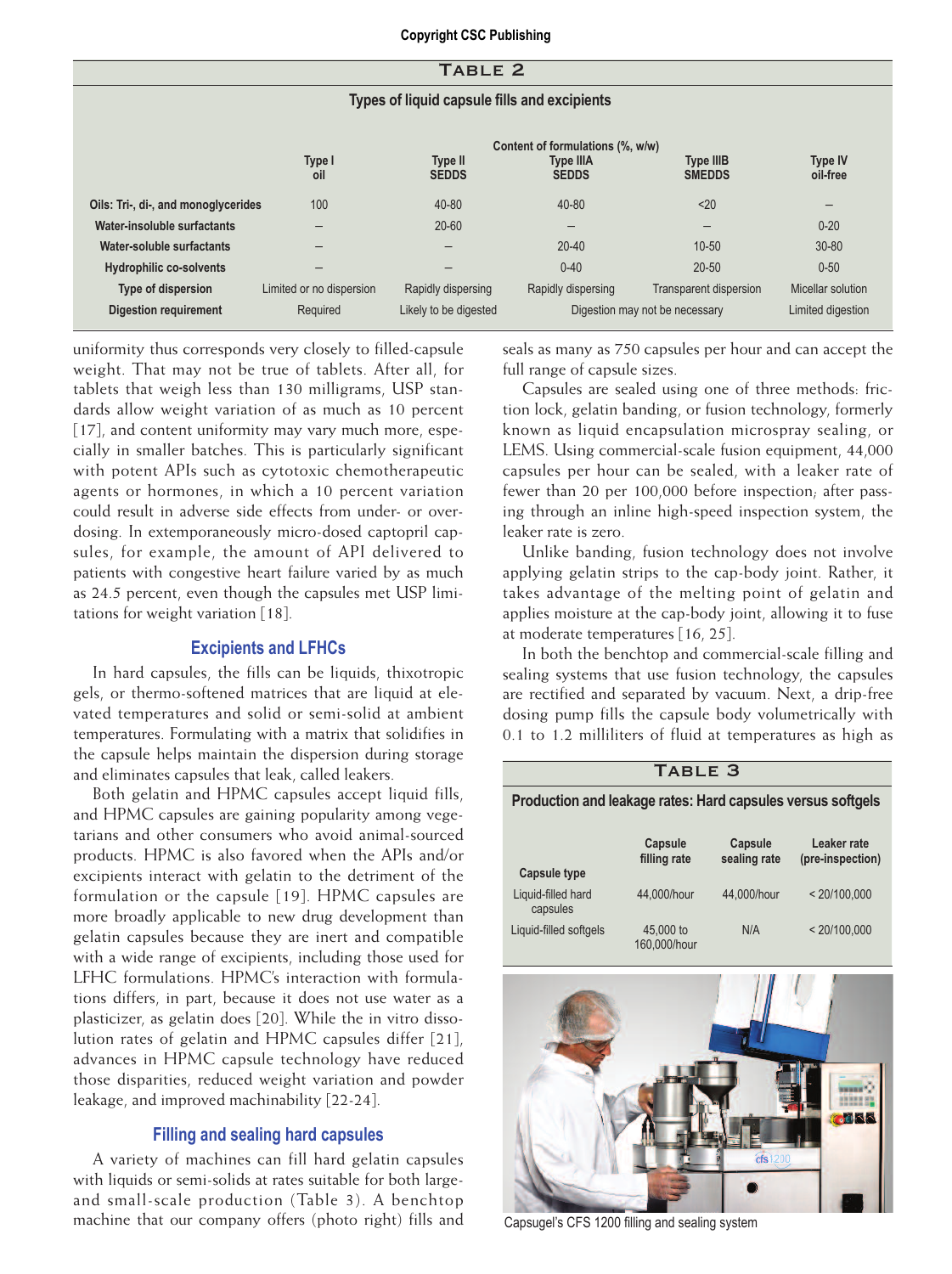70°C. To fuse the capsule halves, approximately 50 microliters of a water-ethanol solution is sprayed onto the cap-body joint through ports in a clamp that holds the capsule throughout filling and sealing with minimal contact with the capsule exterior (Figure 1). The fluid is rapidly drawn into the cap-body joint by capillary action, and a vacuum removes excess fluid. Next, a stream of air warms the capsule to  $45^{\circ}$  to  $50^{\circ}$ C, melting the gelatin inside the joint zone and fusing the capsule together. The seal cures as the filled capsule returns to room temperature.

## Figure 1



To ensure a precise, complete seal, fusion technology requires capsules designed for that purpose, with double barriers at the top of the sealing zone that prevent leakers (Figure 2). Furthermore, the capsule shells have no dim-



ples, eliminating low-contact areas in the cap-body joint that could impair the seal. Trials and production experience with this capsule design have consistently resulted in fewer rejected capsules at pre-filling inspection and zero leakers at post-filling inspection.

Other innovations have also expanded the potential of LFHCs. For instance, hard capsules can be filled with another capsule (capsule-in-capsule) and with one or more tablets. These combination fills enable formulators to administer incompatible agents in one dose and to deliver a combination therapy with differentially released APIs. Today's capsules can also accommodate a greater range of materials, including high-melting-point excipients, taste modifiers, viscosity modifiers, dyes, and other components, such as those used to deter abuse.

## **Conclusions**

Lipid, liquid, and semi-solid fills are increasingly useful in addressing the pharmaceutical industry's most pressing formulation challenges: enhancing solubility and bioavailability and delivering high-potency APIs. LFHCs are versatile in terms of content (dry, liquid, semi-solid, large particles), number of APIs, and excipient choice. Advances in liquid filling and sealing technology (capsule design, precise pumps, and automated inspection) have increased production speeds while minimizing or eliminating defective capsules. *T&C*

*Keith Hutchison, Ph.D., is senior vice president of research and development at Capsugel, Rijksweg 11, B-2880, Bornem Belgium. Tel. +32 38 90 05 11. E-mail: keith.hutchinson@cap sugel.com. He is responsible for research & development on new hard capsule products and dosage forms. Anthony Macci is senior vice president of global operations at Capsugel , 412 Mt. Kemble Ave., Suite 200C, Morristown, NJ 07960. Tel. 842 242 1700. E-mail: anthony.macci@capsugel.com. He has global responsibility for the company's manufacturing, supply chain, and quality operations.*

## **References**

1. Fahr, A. and Liu, X. Drug delivery strategies for poorly water-soluble drugs. Expert Opin Drug Deliv., *4*: 403-416, 2007.

2. Williams, H. D., Trevaskis, N. L., Charman, S. A., et al. Strategies to address low drug solubility in discovery and development. Pharmacol Rev., *65*: 315-499, 2013.

3. Sugano, K., Okazaki, A., Sugimoto, S., Tavornvipas, S., Omura, A., and Mano, T. Solubility and dissolution profile assessment in drug discovery. Drug Metab Pharmacokinet., *22*: 225-254, 2007.

4. Griffin, B. T. and O'Driscoll, C. M. Opportunities and challenges for oral delivery of hydrophobic versus hydrophilic peptide and protein-like drugs using lipid-based technologies. Ther Deliv., *2*: 1633-1653, 2011.

5. Capsugel Attitude and Usage Study: Study of Consumer Preferences - Solid/Oral Dosage Forms. Data on File. 2012.

6. Cole, E. T., Cade, D., and Benameur, H. Challenges and opportunities in the encapsulation of liquid and semi-solid formula